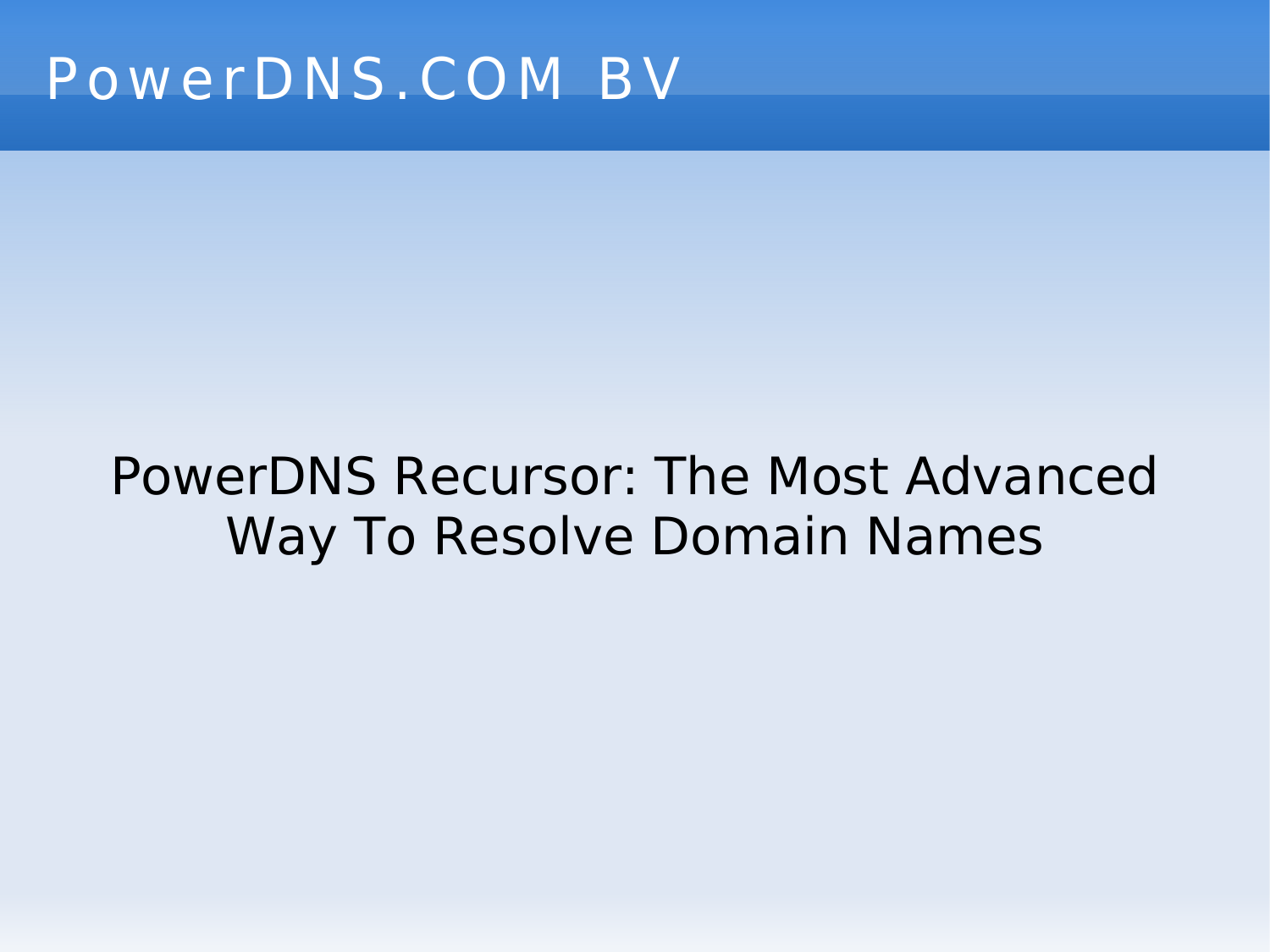

- Very short introduction of PowerDNS & Recursor
- Short update on progress over past year
	- Use figures
	- Performance improvements
- DNS Security
- Counter-measures
- Future developments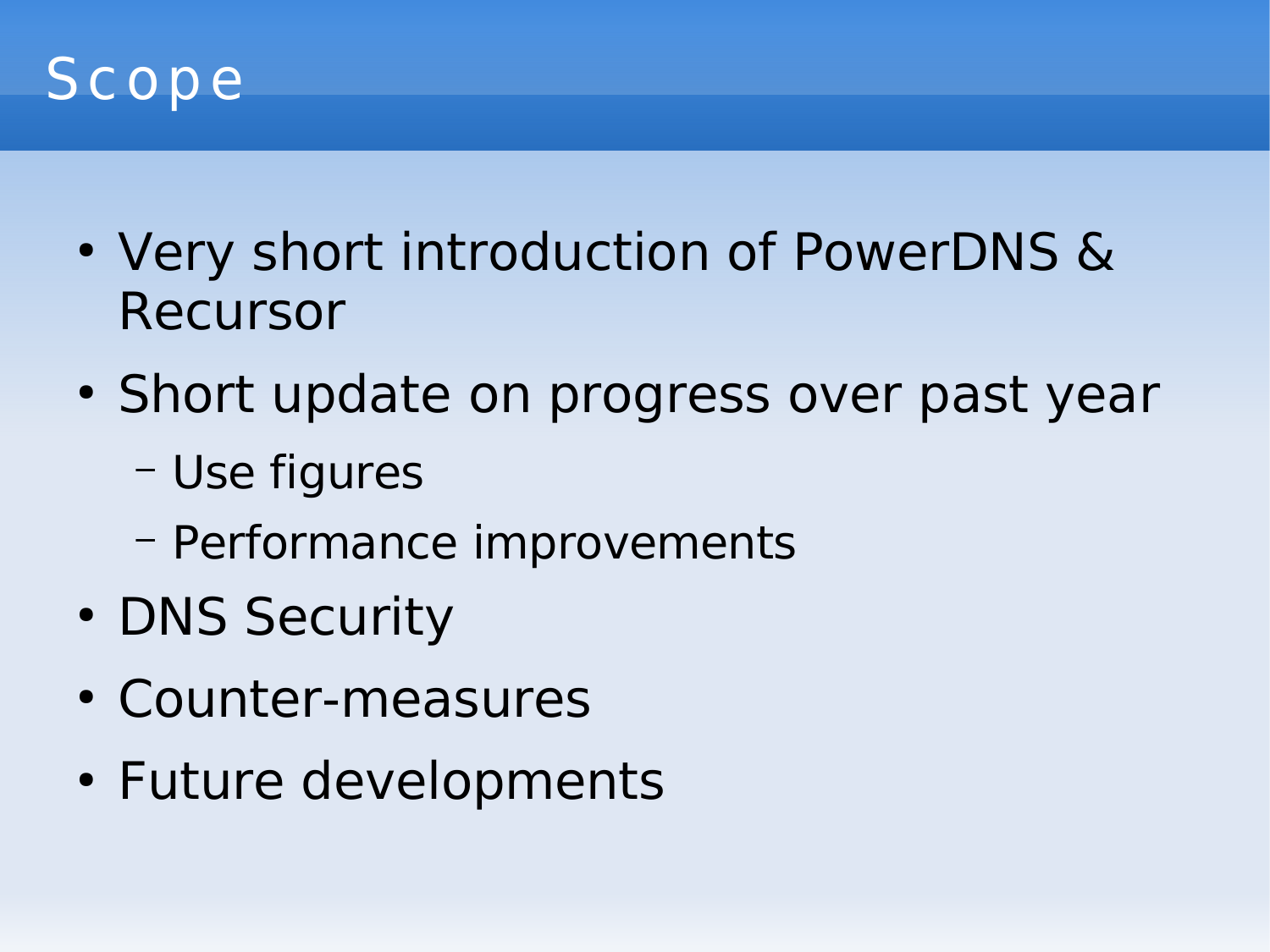## Very short introduction

- PowerDNS launched in 2000, closed source (lots of .COM fun)
- Open Source (GPL) since 2002 or so
- Database & Zone powered Authoritative Server
- Since 2003, Innovative Recursor, as a separate product
- Recursor has Auth features, Auth server can proxy to Recursor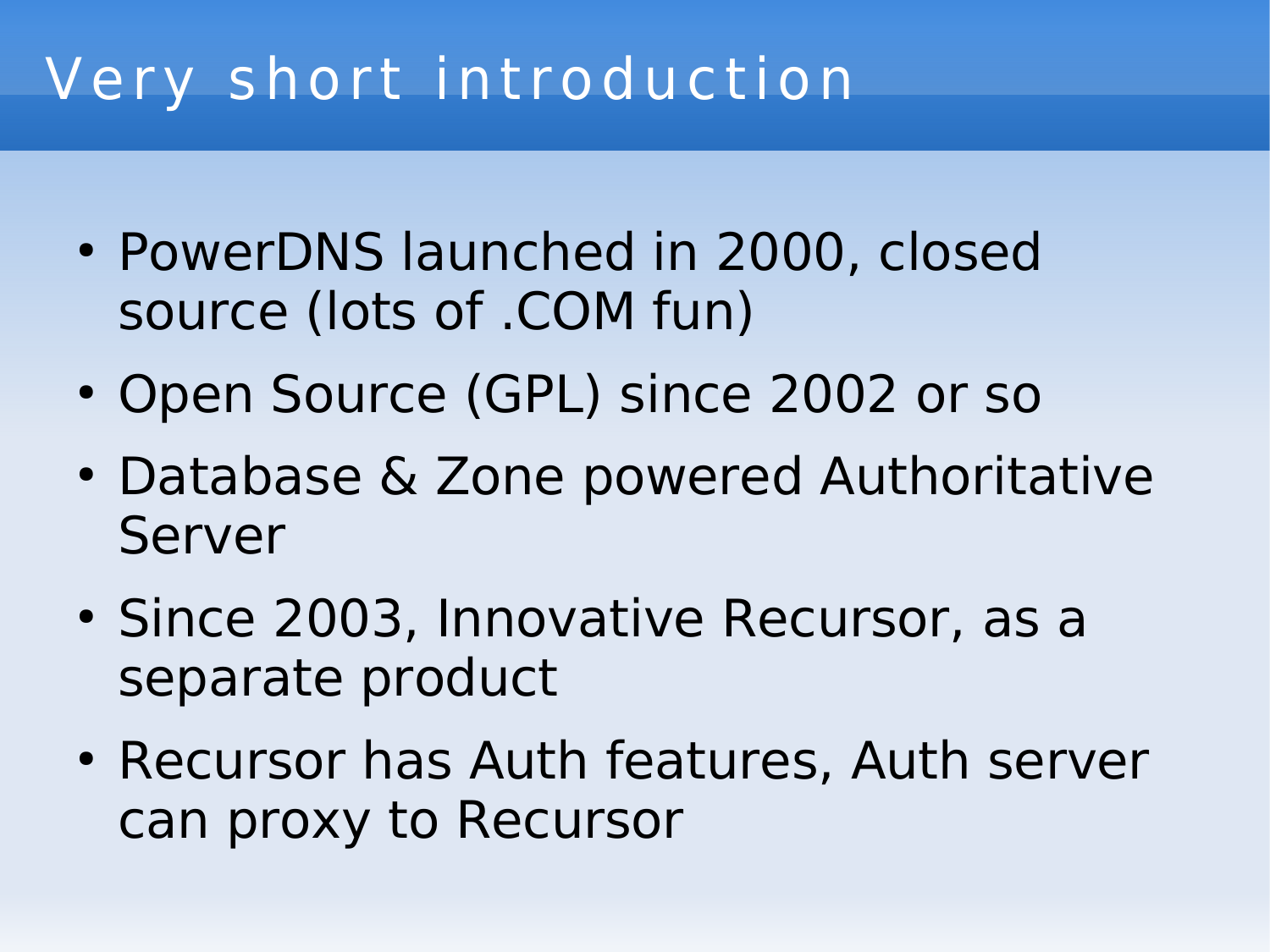### Update on Recursor

- Was "promising" 12 months ago
- XS4ALL sponsored transition from "Promising" to "Useful"
	- Thanks!
- Wrote "dnsreplay" and "dnsstat" to replay PCAP dumps and analyse them for performance
- Recursor is now exclusive nameserver for at least 40 million internet connections
	- That we know of!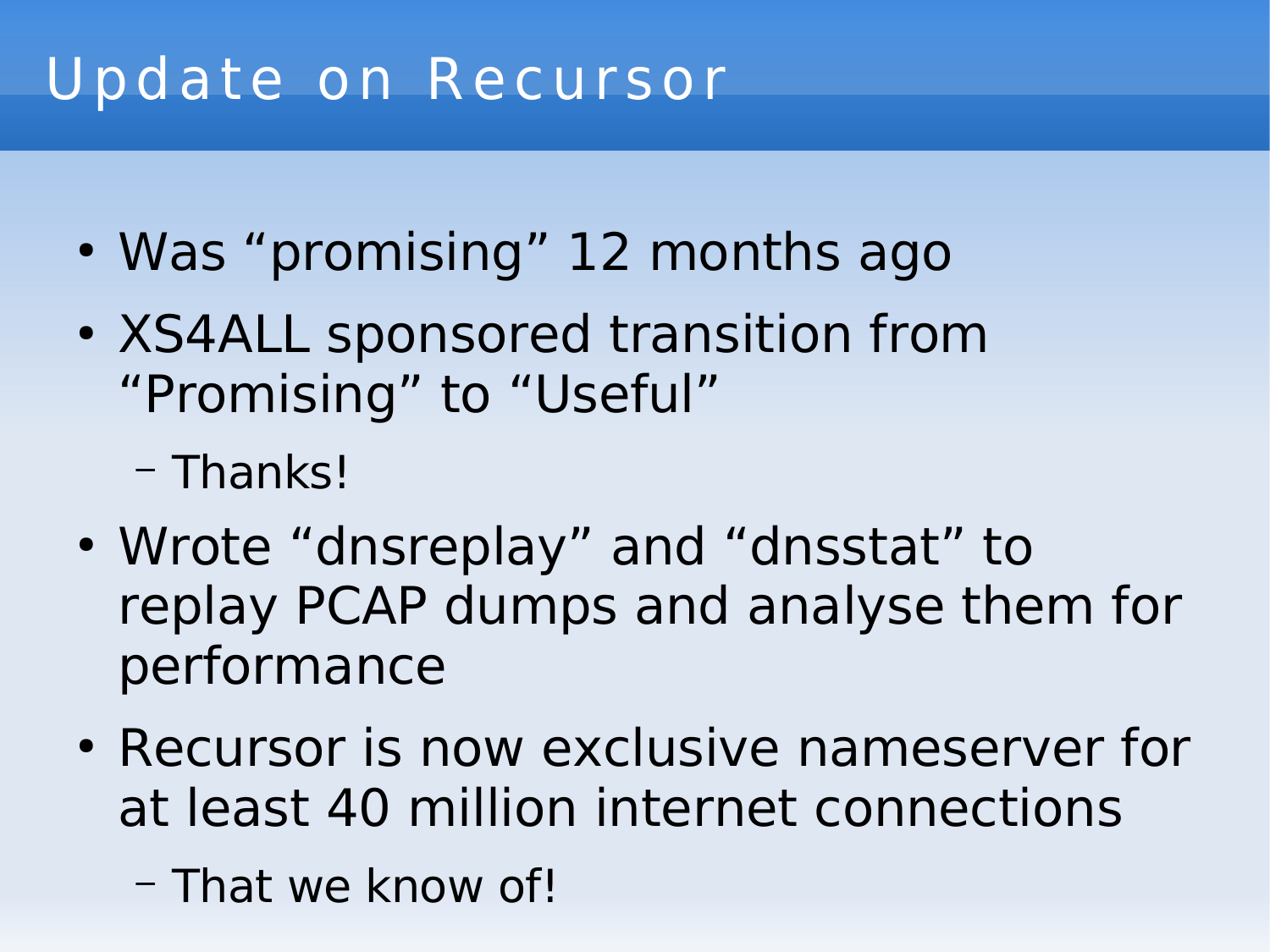#### Big Recursor users we can mention

- XS4ALL (mix)
	- influential in getting product ready
- Shaw Cable
- Neuf Cegetel
	- Acquired AOL France recently
- Freenet.de ("mcbone")

These ISPs all provided very valuable feedback and debugging!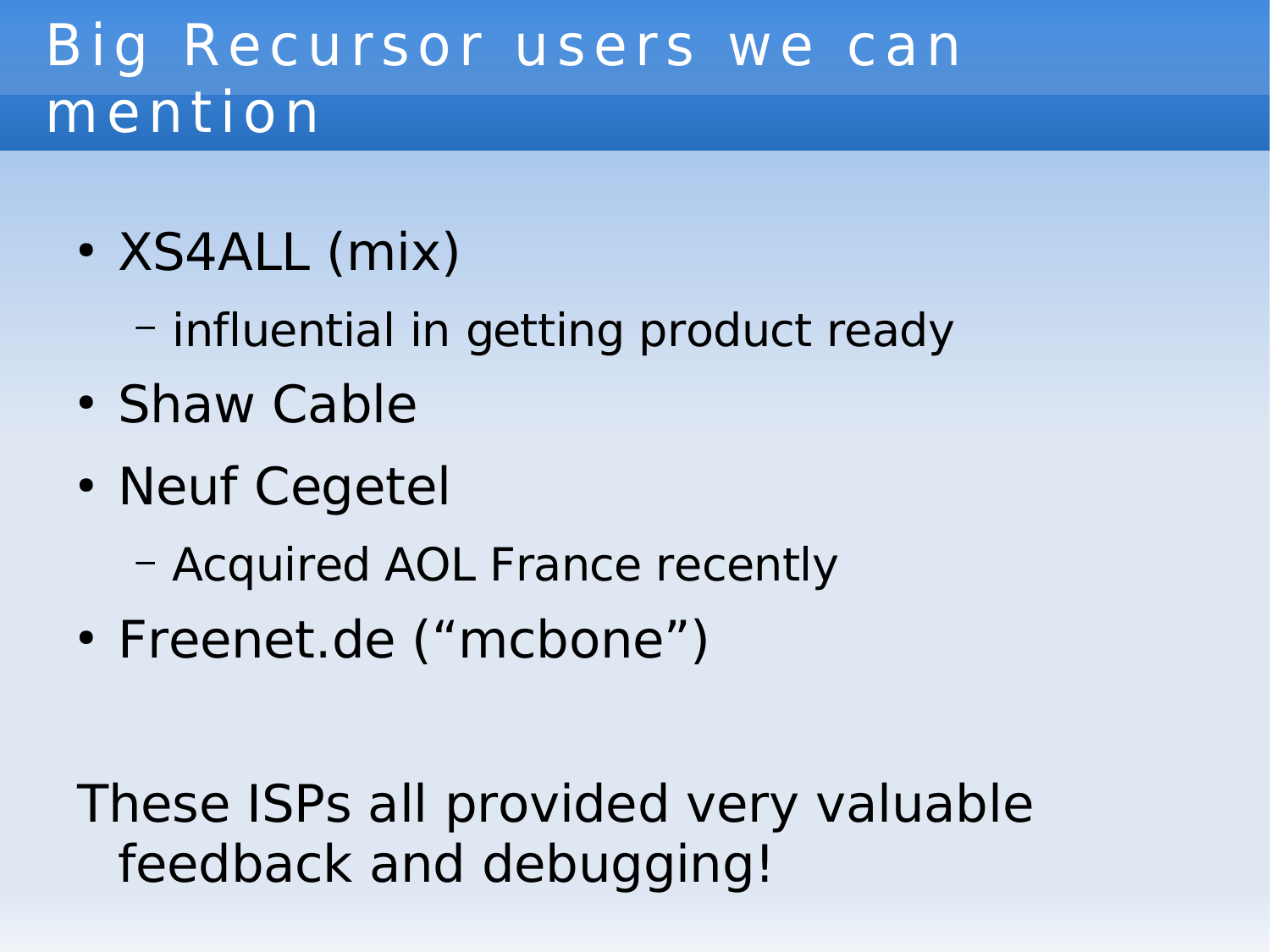#### New since last time

- Source port randomisation – draft-hubert-dns-anti-spoofing-00.txt
- Query chaining
	- "anti-birthday effect"
- Permanent LRU cache cleaning
- SMP support
- "Rec\_control" runtime support – cache purging
- Supports almost the same broken domains as BIND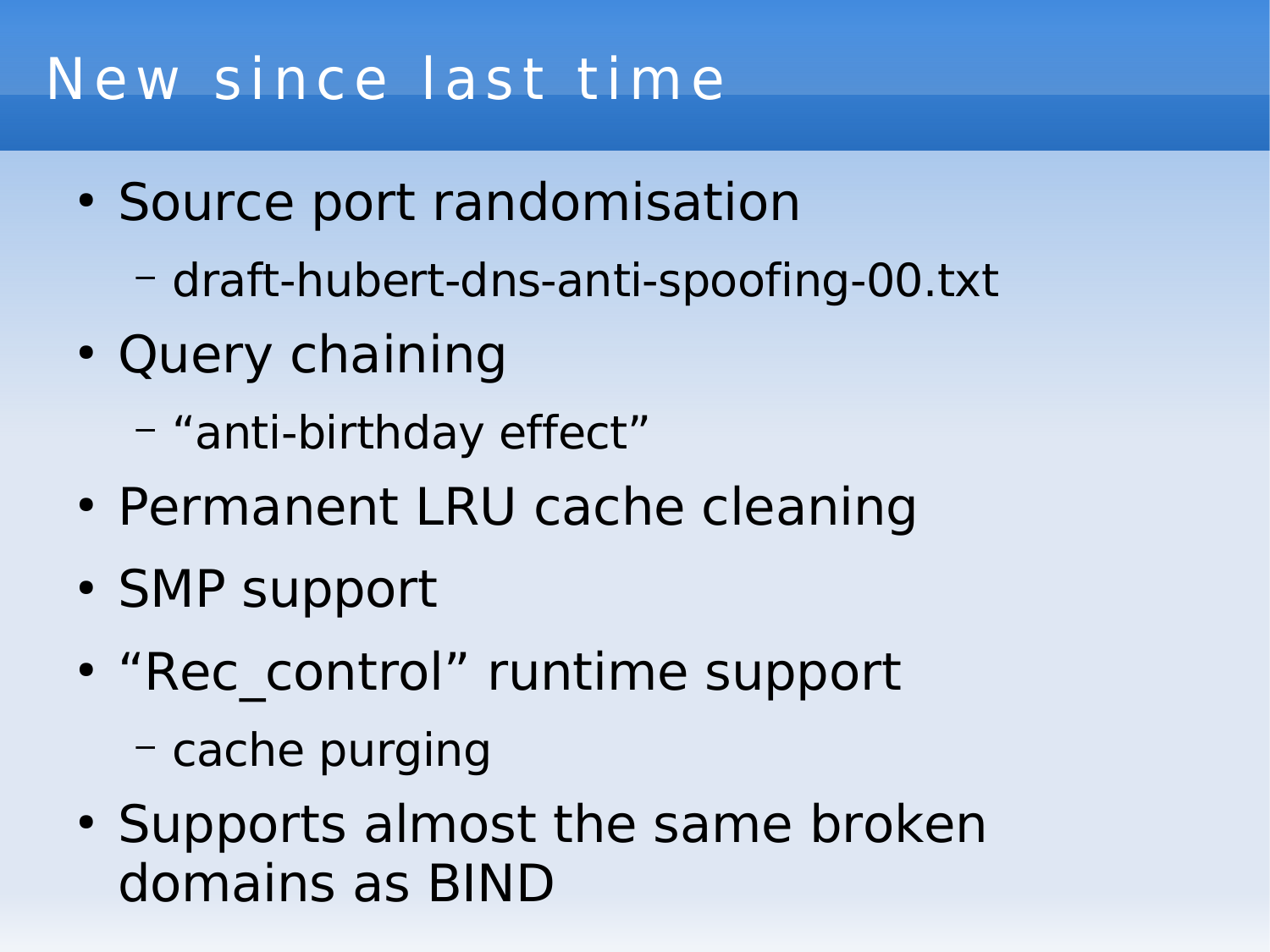### Validation tools

- Migrations make people nervous
- DNS at the core of, well, everything – except BGP
- So: tcpdump your current resolver
- examine using "dnsscope"
	- teh horror!
	- response times, drops, servfails
- replay to PowerDNS using dnsreplay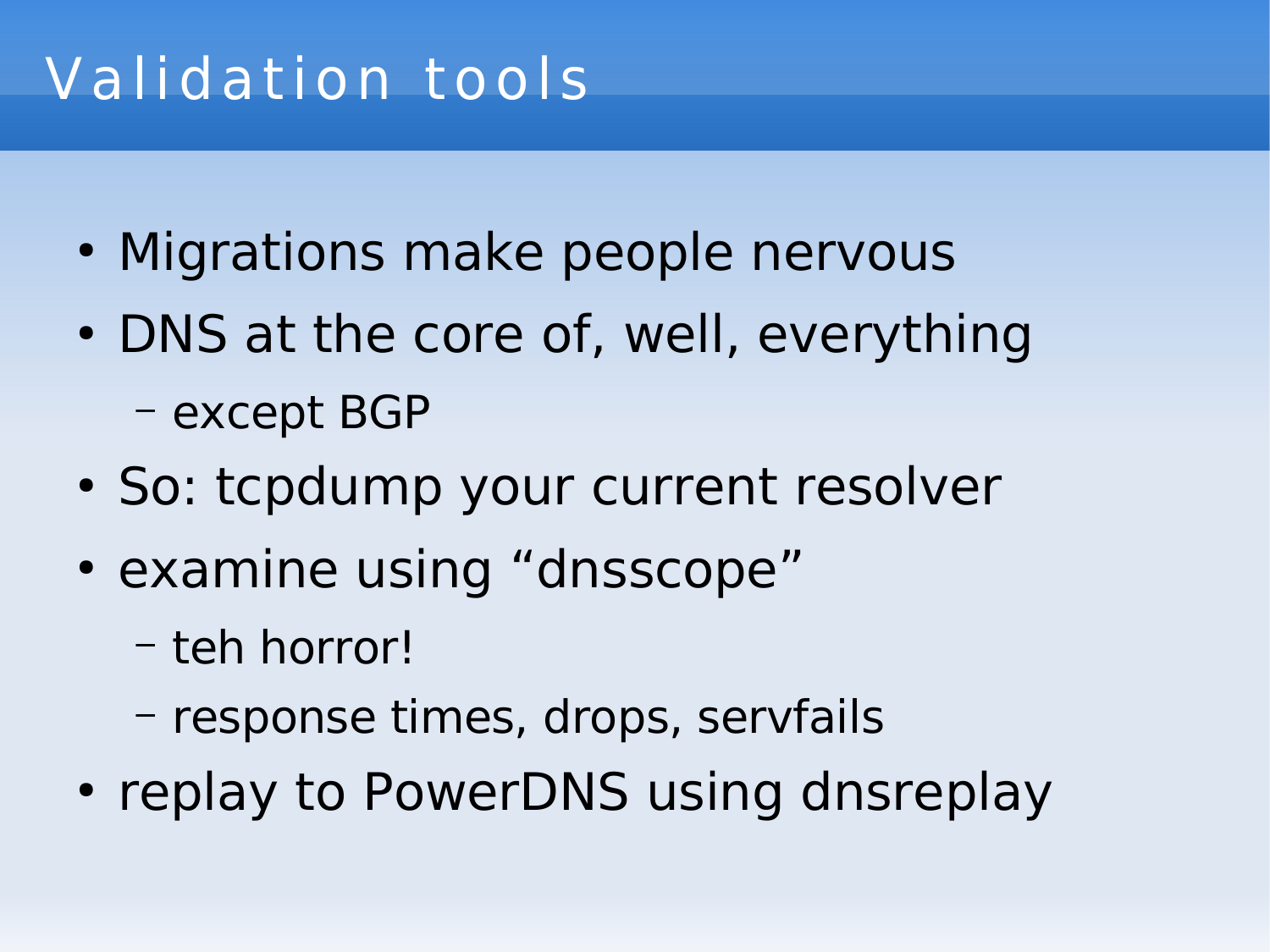#### Some bold statements

- This is about a well known nameserver
- You probably use it

an attacker sending 7000 fake answer packets/s (a rate of 4.5Mb/s), stands a 10% chance of spoofing a record in the first 24 hours, which rises to 50% after a week.

For a domain with a TTL of 60 seconds, the 10% level is hit after 24 minutes, **50% after less than 3 hours**, 90% after around 9 hours.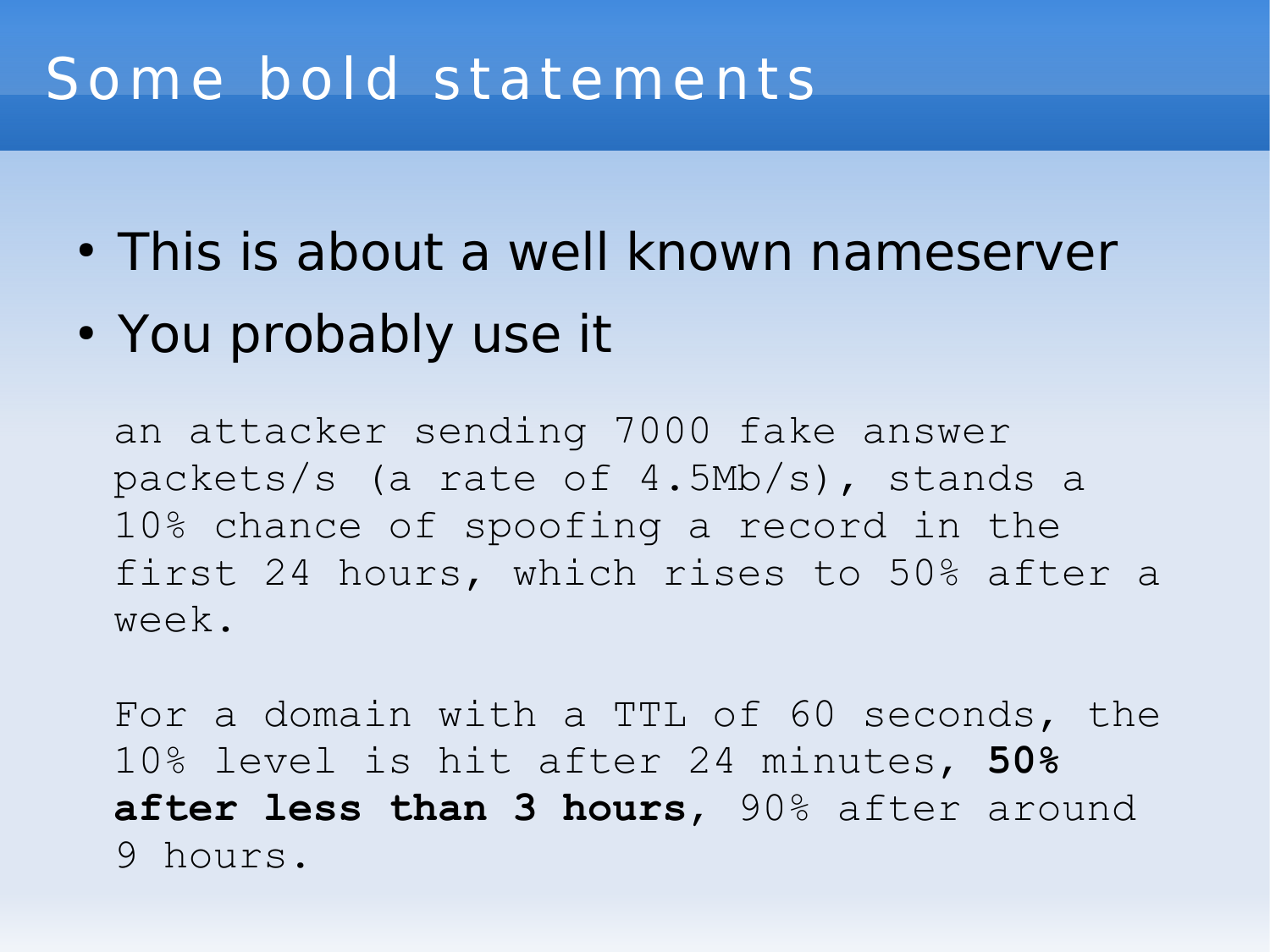# A graph

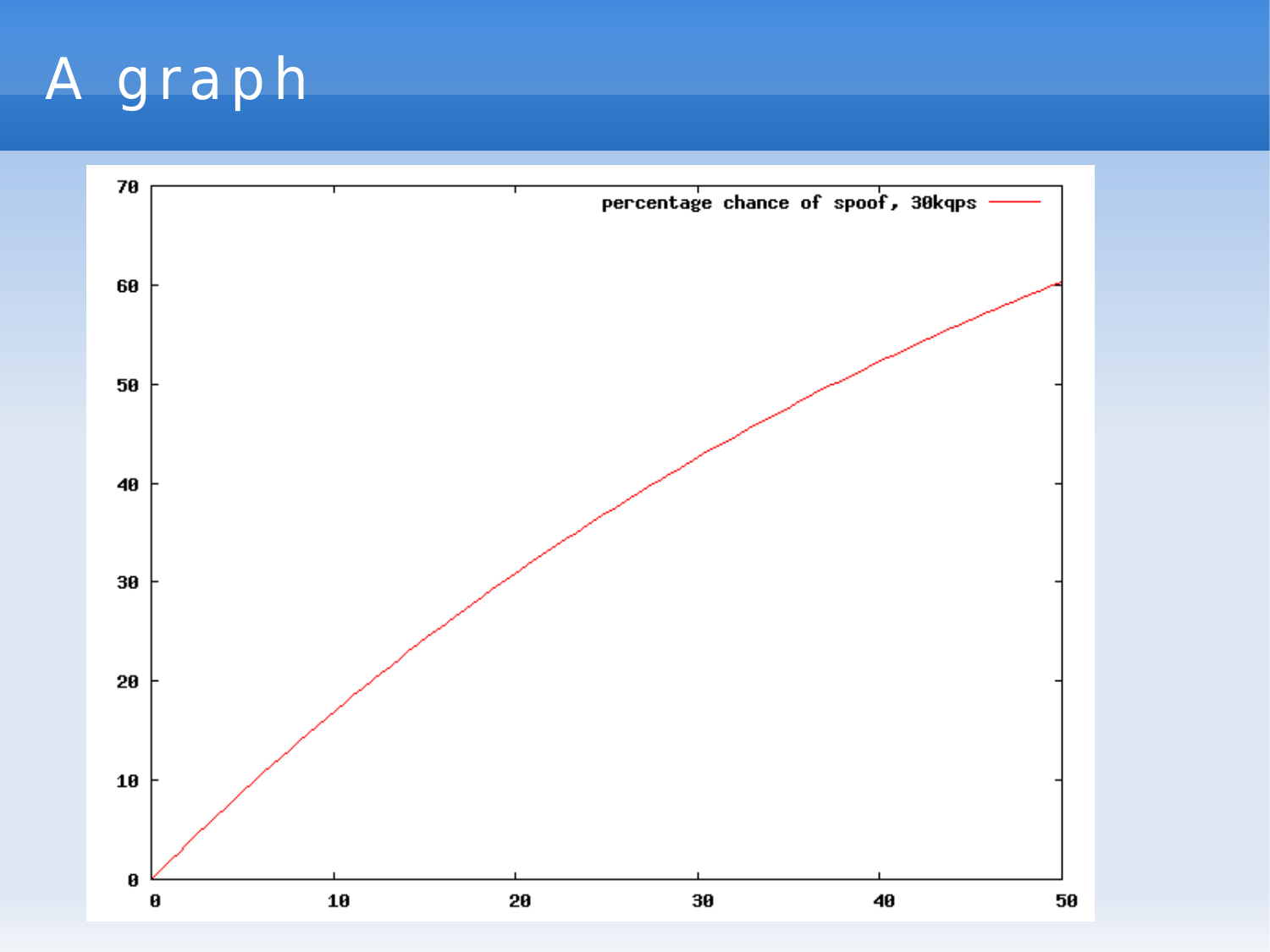#### Another graph